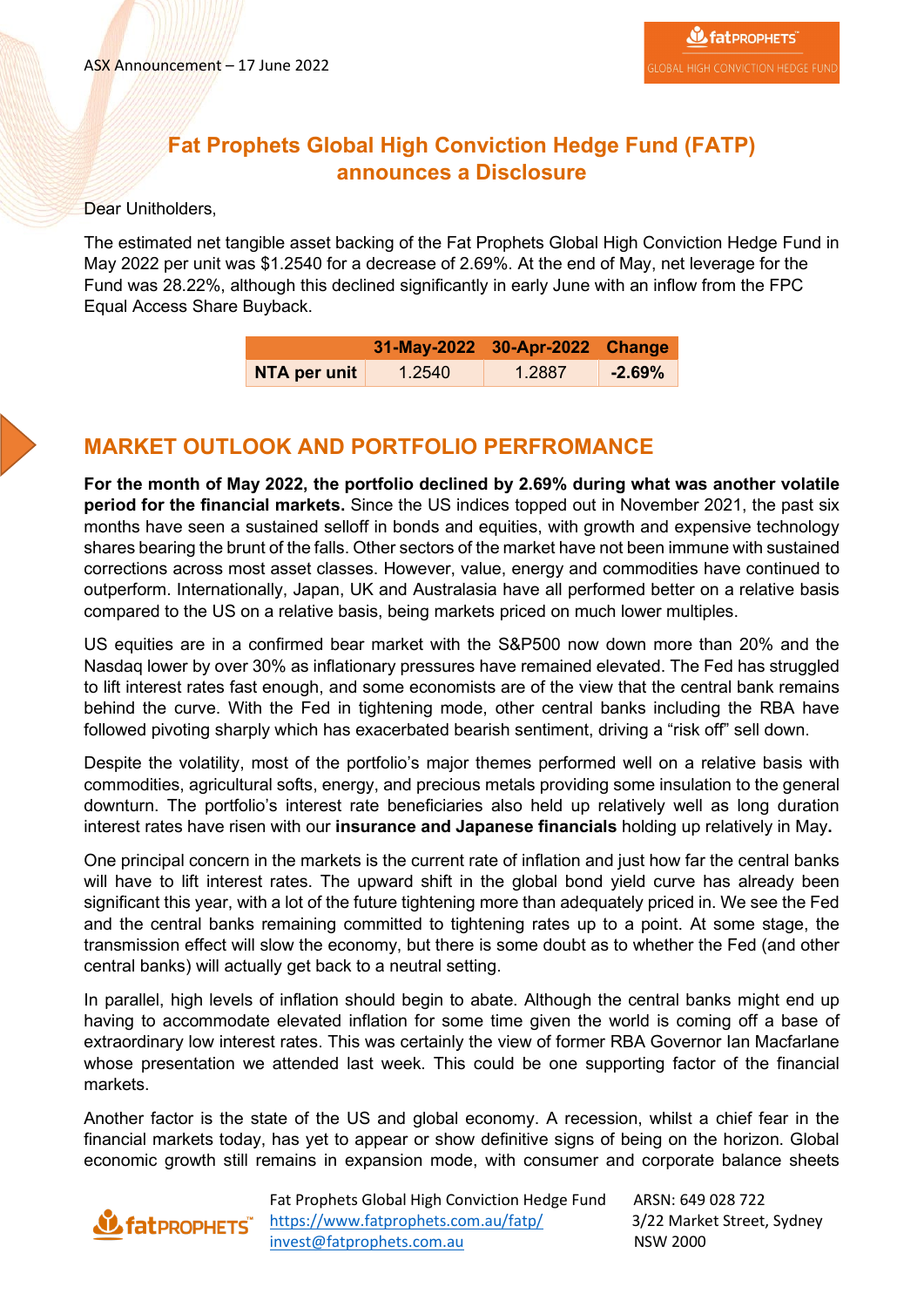robust. Economic recessions have seldom begun when the labour market has been this strong, and consumer & corporate balance sheets in such strong financial shape. Recessions typically arrive when there is too much leverage within the system. This is not the case today.

Valuations in stock markets have improved significantly in the wake of the recent selloff. Equity markets in many countries are selling for well below the historic forward multiple. In the UK, the FTSE100 reflects being in the midst of recession priced at the bottom end of the historical range. The story is similar for many other countries including Australia, Japan, China, and Europe. In the US, multiples have come down sharply and equities are arguably today deeply oversold and discounting the worst possible outcome – which may yet not come to fruition.

In terms of the portfolio, we continue to be biased towards commodities, energy, agriculture, Japanese financial, insurance and value stocks with defensive characteristics and precious metals. That has not helped us evade the recent selloff in financial markets, but we believe the portfolio can withstand and benefit from rising interest rates and elevated inflation that persists for some time.

In term of changes to the portfolio, we added two beaten down Chinese technology companies, **Meituan Dianping and Alibaba Group.** Both major large cap companies have been the subject of a bear market that has persisted for 18 months and where the respective share prices have declined close to 80%. We would argue that growth is now reasserting in China with authorities running counter to central banks and easing. The respective valuations for both companies, and indeed China's stock market is now priced at the lowest level in over a decade. This provides a fair amount of buffer against global volatility with US tech counterparts still well above the historic trend in terms of PE multiples.

Meanwhile, China has persisted with zero Covid although in recent weeks, the Government has shown signs of wavering with "economic growth risks needing to be balanced against the lockdown measures". The Covid lockdowns have a finite shelf life and will expire regardless over coming months, and with China easing significantly on monetary policy, growth should rebound strongly at some point this year.

### **POSITIVE ATTRIBUTIONS**

The largest positive attribution in May was derived from our energy exposure within the portfolio. **Woodside Energy, Inpex, Schlumberger and Haliburton** all benefited from a sharp rise in oil prices. Despite the rerating, we believe the global energy sector is still undervalued with supply fundamentals set to remain constrained for some time.



Japanese industrial Alps Alpine also performed strongly after reporting solid results and upgrading guidance. Alps Alpine falls into the deep value category with revenues and profits set to grow strongly in the year ahead.

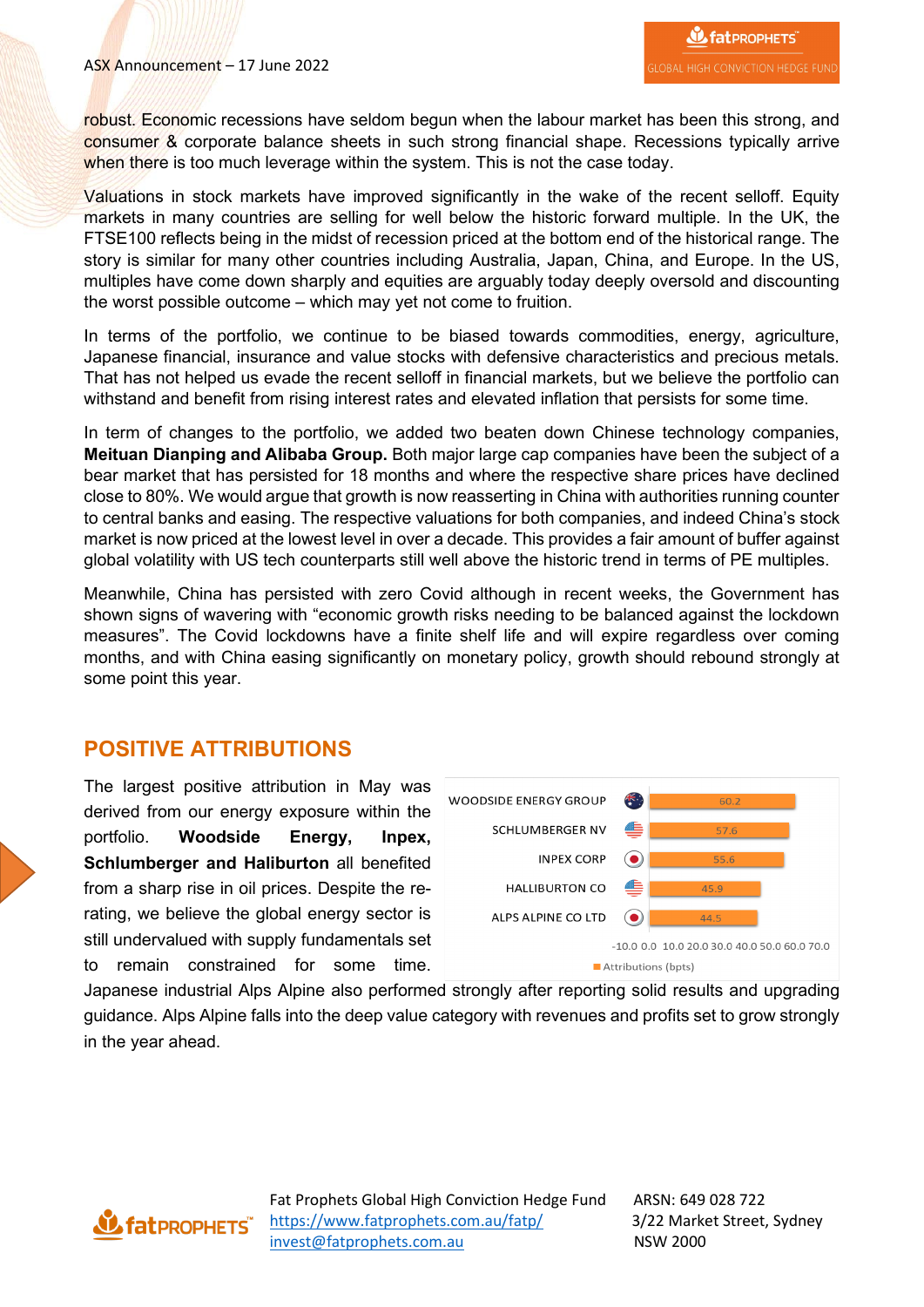## **NEGATIVE ATTRIBUTIONS**



The largest negative attribution during May was **Collins Foods** as growth stocks came under renewed pressure. **Intapp** was also in this category. **Nufarm** weakened on disappointing earnings. Falling uranium prices impacted **Sprott Physical Uranium Trust,** but we see this as being a short-term impact with energy demand set to remain strong across the spectrum. A recovery in

**Sands China** continues to be delayed by ongoing Covid restrictions in China.



# **TOP 10 HOLDINGS**

| <b>Top 10 Holdings</b>               | <b>Country</b>       | 31 May 2022 |
|--------------------------------------|----------------------|-------------|
| <b>Collins Foods Ltd</b>             | Australia            | 5.86%       |
| <b>Inpex Corp</b>                    | Japan                | 4.77%       |
| <b>BHP Billiton Limited</b>          | Australia            | 3.88%       |
| <b>Whitehaven Coal Limited</b>       | Australia            | 3.76%       |
| <b>Invesco DB Agriculture Fund</b>   | <b>United States</b> | 3.71%       |
| <b>QBE Insurance Group Limited</b>   | Australia            | 3.33%       |
| <b>Telstra Corporation Limited</b>   | Australia            | 3.27%       |
| <b>Sprott Physical Uranium Trust</b> | Canada               | 3.24%       |
| <b>Nintendo Company</b>              | Japan                | 3.19%       |
| <b>Amcor Limited</b>                 | Australia            | 2.93%       |



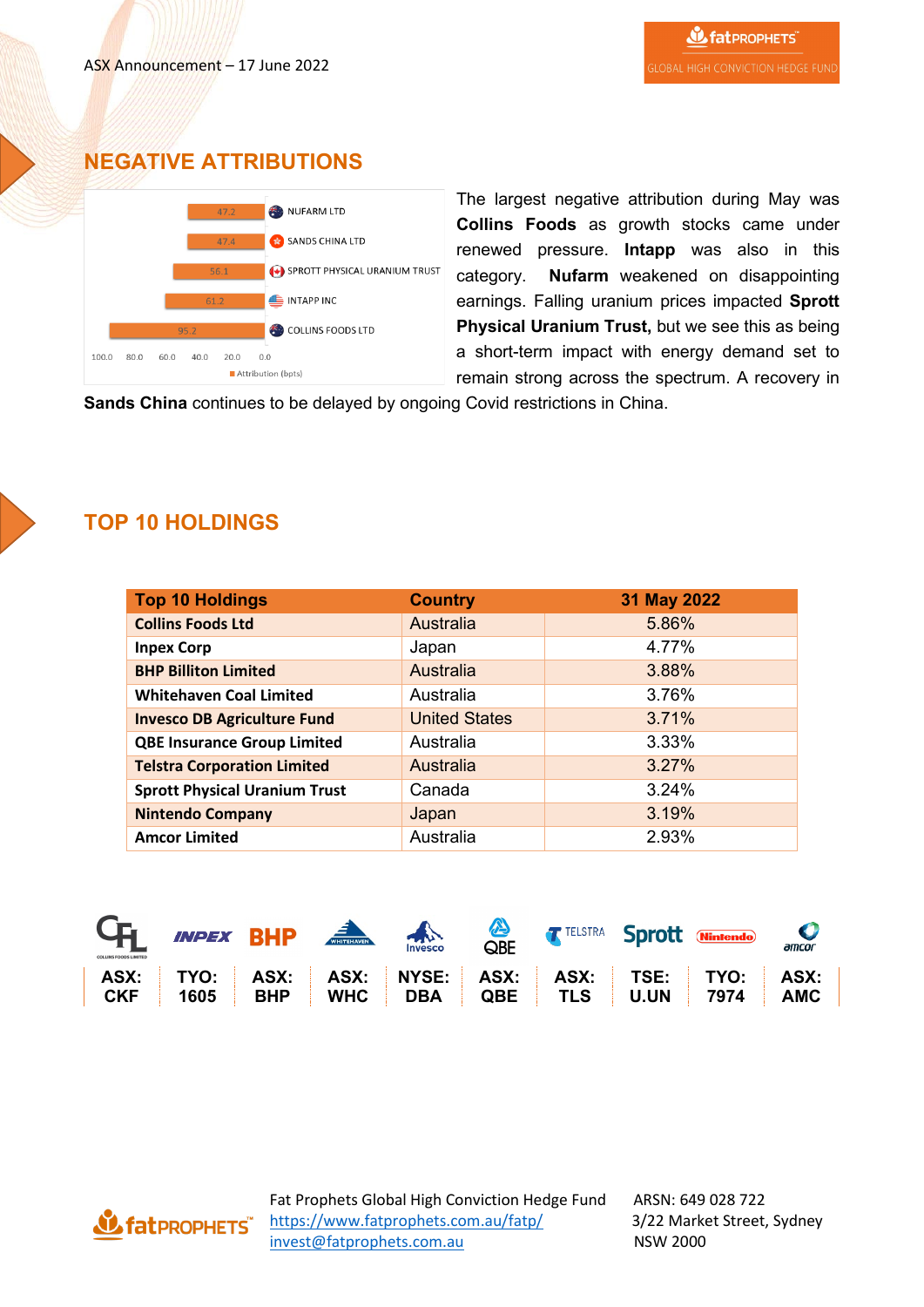



#### Angus Geddes Chief Investment Officer **Fat Prophets Global High Conviction Hedge Fund**